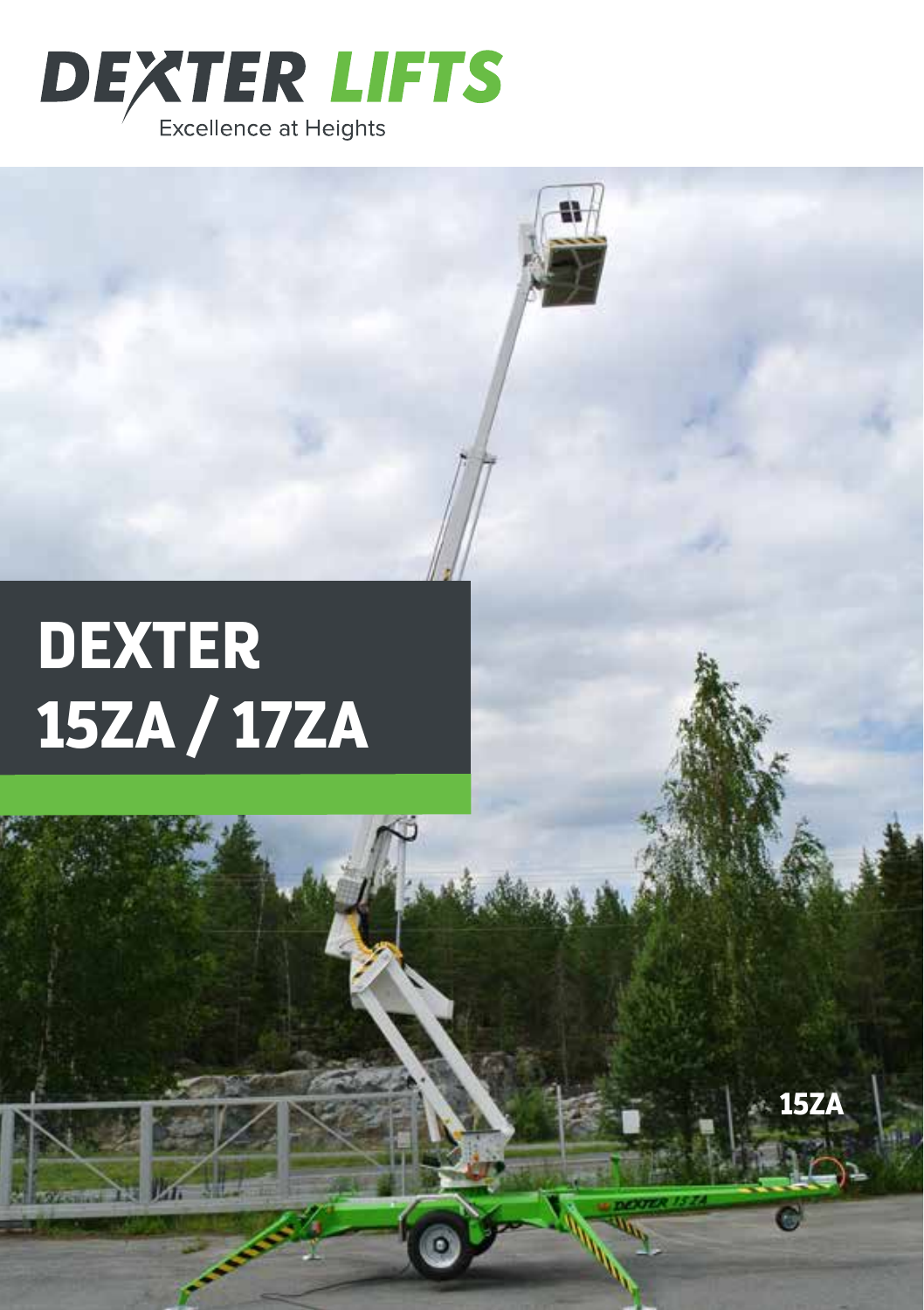## Dexter lifts have been manufactured in Finland for almost 40 years

Dexter trailer lifts are suitable for a wide range of applications. The small total weight and large reaches allow it to be used even in demanding places. Four independently adjustable support legs make it easier to level the lift, even on uneven and sloping surfaces. Continuous boom rotation and standard drive provide access to tight spaces. Thanks to the strong and sturdy frame, towing the lift is effortless and the long distances between work sites are not a problem.

All Dexter lifts are made of highstrength steel at our own factory in Nokia and are light but sturdy in relation to their lifting height. The products are designed for demanding operating conditions, with the goal of operational reliability and operational safety in particular. All crane service points are easily accessible and the joints are equipped with lubrication nipples. All components prone to damage are protected by metal guards.







**17ZA**

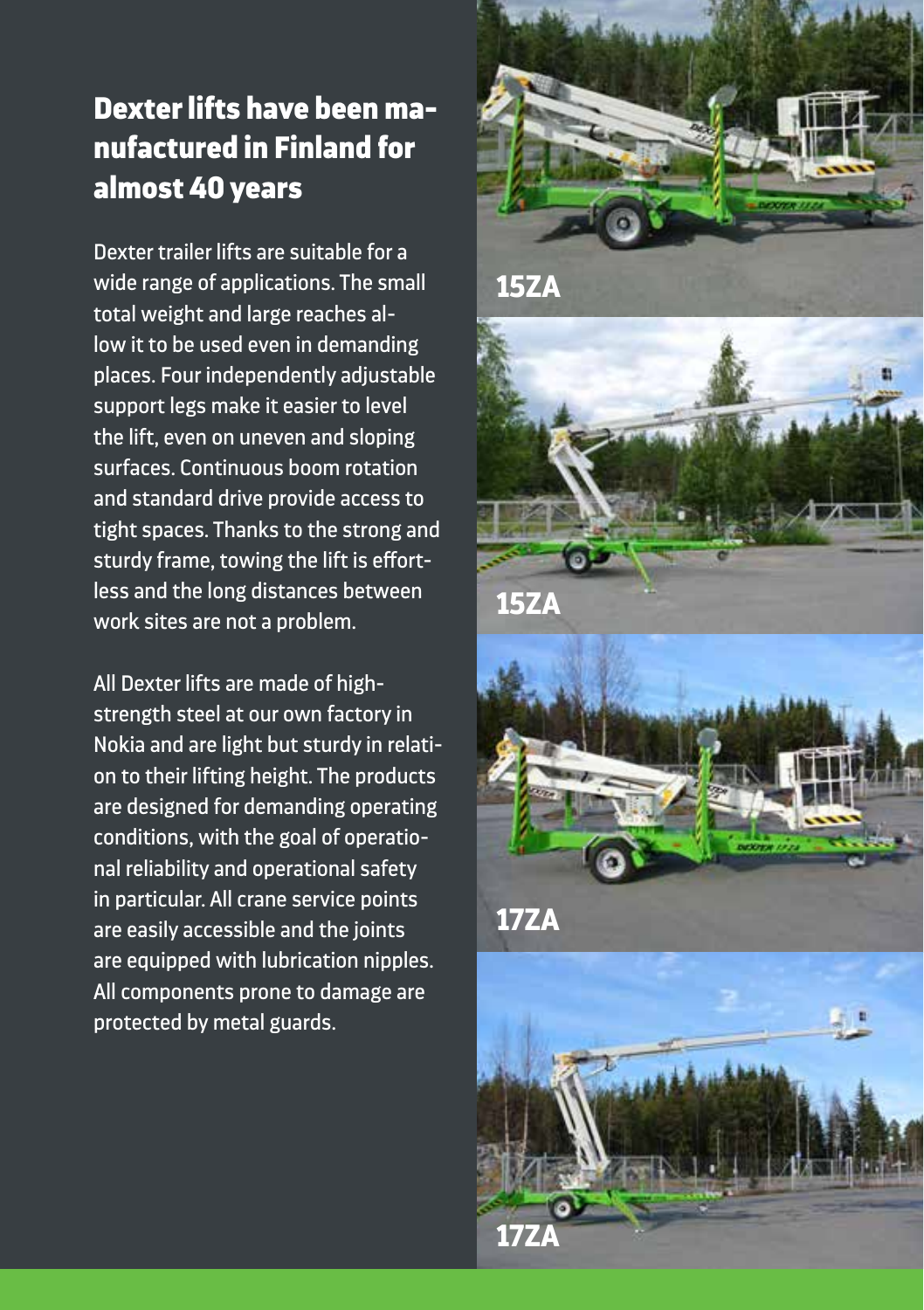

The 15ZA and 17ZA articulated telescopic boom lifts offer a wide working range, both in height and sideways, and are suitable for working on building walls, for example. Proportionally adjustable boom control (15ZA as an option) increases working comfort, and the optional petrol engine unit brings electricity where it would not otherwise be available.



15ZA: 15,0 m 11,9 m MAX WORKING HEIGHT 17ZA: 17,2 m



15ZA: 13,0 m MAX PLATFORM HEIGHT 17ZA: 15,2 m <u>M HE</u>



15ZA: 6,5 m / 215 kg, 8,0 m / 120 kg 5,0 m / 215 kg 5,0 m / 215 kg 17ZA: 7,5 m / 215 kg, 9,5 m / 120 kg **OUTREACH** 



15ZA: 4,3 m WORKING WIDTH 5,0 m / 215 kg 17ZA: 4,6 m



 $\sqrt{2}$  noonle  $\overline{a}$  ,  $\overline{a}$  is proposed in  $\overline{a}$ n noonle 215 kg / 2 people MAX LOAD



ka

STANDARD POWER SOURCE 230V / 50 Hz / 1,9 kW 230V / 50 Hz / 1,9 kW 15ZA: 230V / 50 Hz / 1,9 kW 1300 kg electric motor electric motor 17ZA: 230V / 50 Hz / 1,9 kW



AJOLAITE PETROL ENGINE optional Generaattoriaattoriaattoriaattoriaattoriaattoriaattoriaattoriaattoriaattoriaattoriaattoriaattoriaattoriaattori<br>Sentidoriaattoriaattoriaattoriaattoriaattoriaattoriaattoriaattoriaattoriaattoriaattoriaattoriaattoriaattoriaat



maana muuta ku dara mengenakan ke TRACTION DRIVE standard



GRADEABILITY 15 %



continuous

PLATFORM SIZE (l x w x h) 0,8 m x 1,25 m x 1,1m 0,8 m x 1,25 m x 1,1m 0,8 m x 1,25 m x 1,1 m



PUOMILIIKKEIDEN HALLINTA PUOMILIIKKEIDEN HALLINTA 15ZA: 2-speed, proportional Jatkuva 2-nopeuksinen 2-nopeuksinen PUOMILIIKKEIDEN HALLINTA (optional) 17ZA: proportional

BOOM ROTATION



6,7 m 6,7 m 17ZA: 6,85 m 15ZA: 1,95 m 1,58 m 1,58 m 17ZA: 2,05 m MACHINE WIDTH



15ZA: 2,35 m 2,1 m 2,1 m 17ZA: 2,35 m MACHINE HEIGHT 16 lu<mark>n</mark>

 $15ZA: 6,4 m$ 

6,7 m

MACHINE LENGTH

15ZA: 1 950 kg 1300 kg 1300 kg 17ZA: 2 200 kg MACHINE WEIGHT